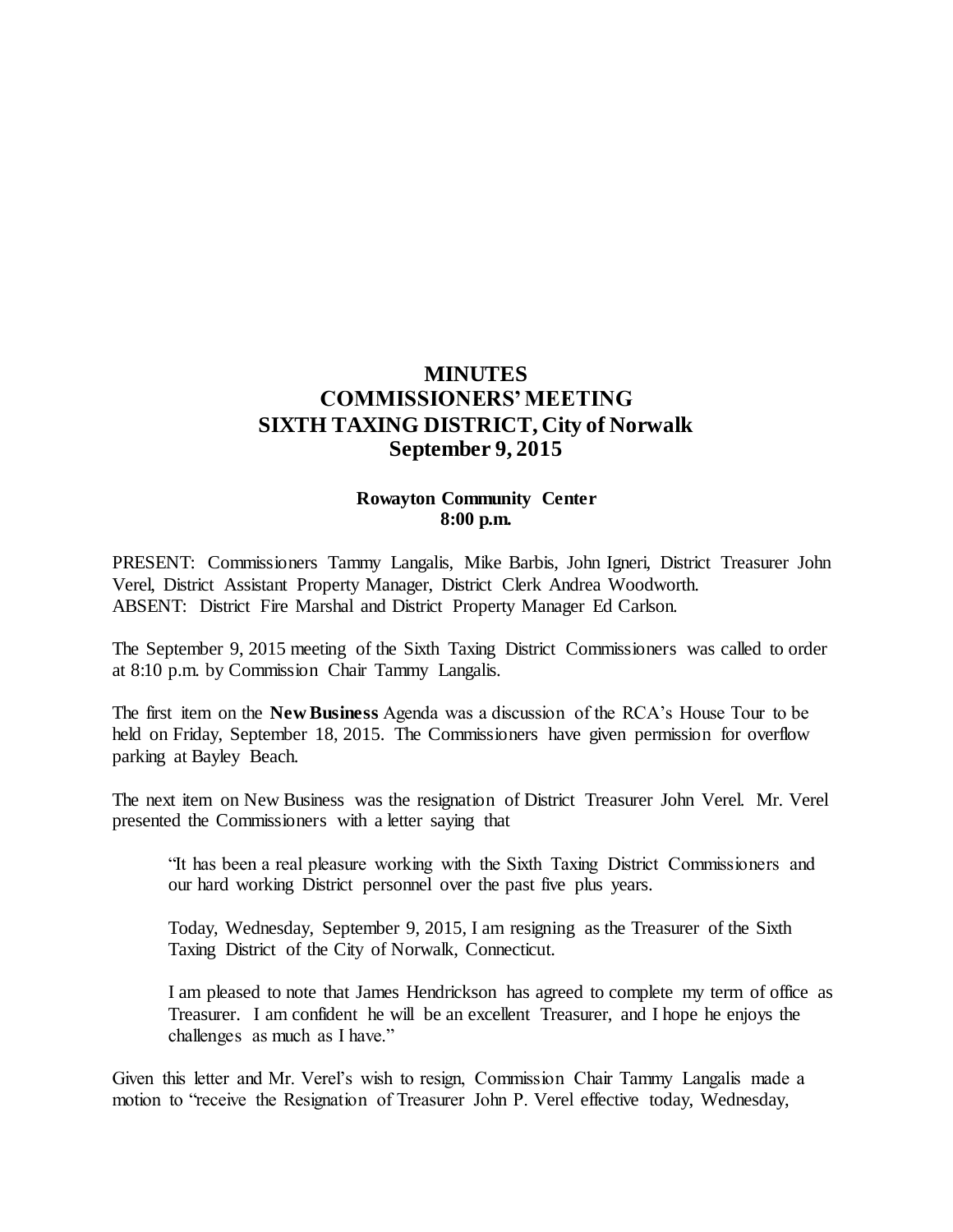# **MINUTES – September 9, 2015 Page Two**

September 9, 2015". The motion was passed unanimously. Mrs. Langalis went on to make the following motion, "to appoint the replacement as District Treasurer, Mr. James Hendrickson, to serve the remainder of John Verel's term, effective today, Wednesday, September 9, 2015". The motion passed unanimously.

The Commissioners next took up the riparian rights at the RAC building, 145 Rowayton Avenue. The owner of Down Under is not being offered her lease back in her present premises and would like to find a space to open the store again. Commissioner Barbis said that he would like to contact and hire someone to research our riparian rights. We might be able to offer Ms. Beaumont a space in the basement of the Rowayton Arts Center building. We would need to address the fact that the bulkhead there is falling apart. Neighbors are using our water to get out now. We need to secure our water rights. He feels that the longer we let the current situation go on, the more will be the problems. We need someone to give us an idea what we can do. We may not be able to finish work there by next summer but we need to begin the process.

The Commissioners have received a request to hold a Camp Out at Bayley Beach on Saturday, September 26, 2015. Tim Widmer has agreed to be in charge of it. We need to have some guidelines about it. The gates of the beach will be locked at the usual time and the participants will not be allowed to come and go. We will require that only Rowayton residents be allowed at the Camp Out. Ed Carlson can finalize the details with them. The Commissioners gave their approval for the camp out.

On the subject of the Greens Ledge Lighthouse in **Old Business,** Commission Chair Tammy Langalis said that she and Ed Carlson had taken a tour of the lighthouse along with a woman from the General Services Administration of the federal government. Even if transfer of ownership were to occur, the Coast Guard would have maintenance responsibilities and unimpeded access to the light house. The government is trying to divest itself of these lighthouses. It was thought that there would be a lot of interior and exterior work to be done to the lighthouse if we were to take it over. Ed has taken photos of it and they are in an album which was distributed for the attendees to look at. If the government were to sell the lighthouse to a private owner, the government would tax them 10% of the purchase price each year. There were several entities interested in the property besides the Sixth Taxing District. Mrs. Langalis said that she thought it would cost a lot to fix the lighthouse and that the Sixth Taxing District doesn't need to be in the lighthouse business. New District Treasurer Jim Hendrickson suggested that there might be private fundraisers to raise the money for the repairs. Assistant District Property Manager Jason O'Donnell pointed out that he thought it would require the district to have a boat for access.

# **REPORTS**

**Commissioner John Igneri** said that he had recently spoken to Recreation and Parks Director Mike Mocciae and he would like to be made aware of any ceremony to change the name of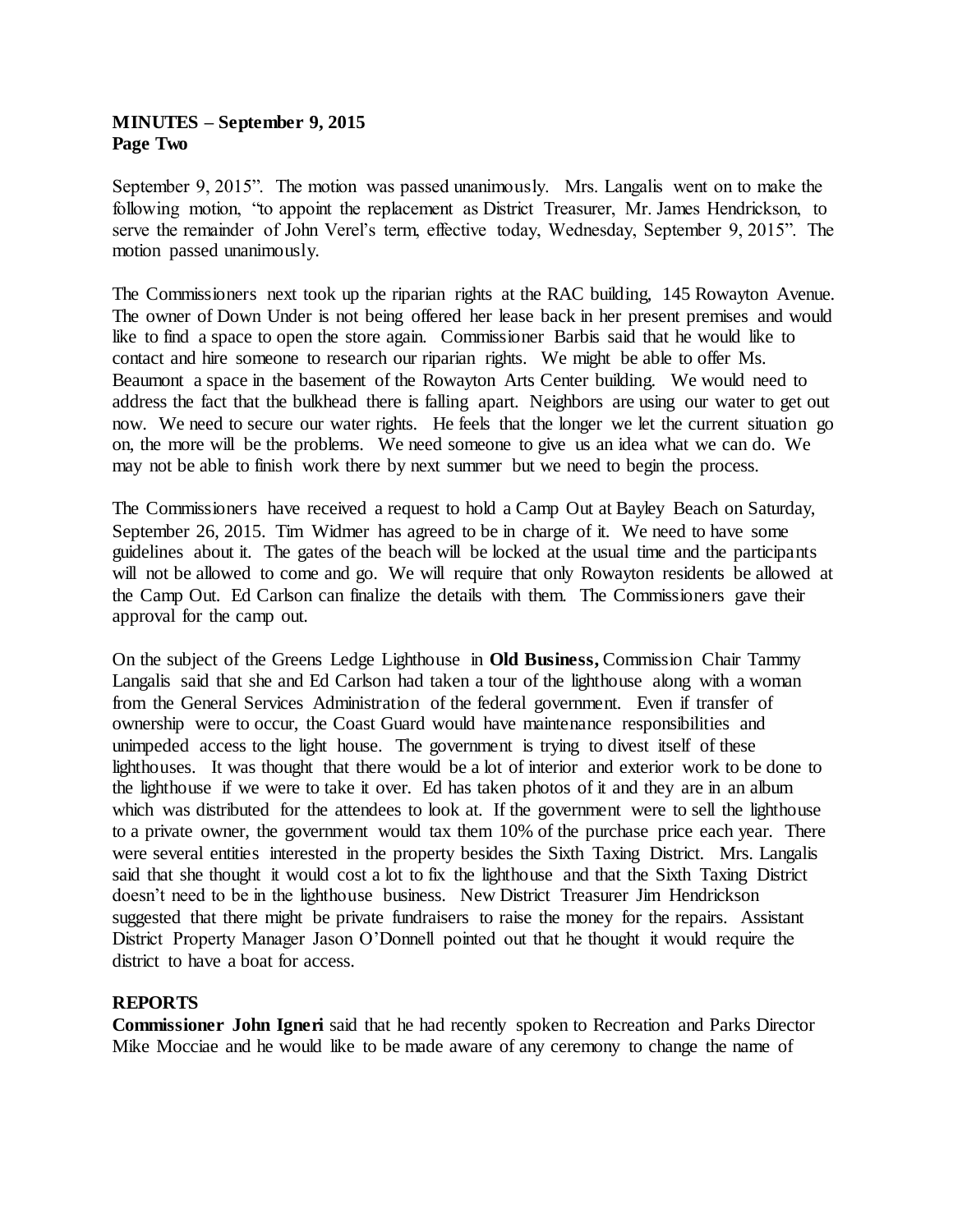# **MINUTES – September 9, 2015 Page Three**

Witch Park to Old School Field. The old school bell which has been at Pinkney Park will be taken back to the field and displayed somehow. This would probably happen in late September to early October.

**Commissioner Mike Barbis** announced that the driveway project is mostly finished. There is only some gardening to do, which they will be trying to get accomplished on September 26. All help will be gratefully accepted. There is one issue with the parking and they will stay on top of that. Some people have said that they really like the new traffic pattern. One issue is that there is no dedicated pedestrian access. The Commissioners will be working on that.

Mr. Barbis also said that they are working on wiring the whole Community Center for WiFi. They still need to put in some routers. It will all be the library's system.

It has been suggested that we arrange to have the Norwalk Symphony Orchestra perform at Pinkney Park some time. They've had some offers to underwrite the performance. The Rowayton Civic Association is working on it for next year.

The Commissioners have agreed to sign a lease with the Rowayton Gardeners for three years with a three year extension for the Potting Shed.

**Commission Chair Tammy Langalis** noted that at the RR station, the lots will be repaired and the lines repainted this Sunday and the next Sunday. The Clerk will create a spread sheet with the commuters' email addresses so that events at the station can be easily communicated.

| <b>Report of the District Fire Marshal</b> | $July - August$ |                | <b>Ed Carlson</b> |               |
|--------------------------------------------|-----------------|----------------|-------------------|---------------|
|                                            | July            | <b>August</b>  | July              | <b>August</b> |
| <b>Type of Activity</b>                    | <u>#</u>        |                | # Man Hours       |               |
| <b>Blasting Permits</b>                    | ***             |                |                   | ***           |
| <b>Blasting Site Inspections</b>           | ***             |                |                   | ***           |
| Building Inspections                       | 3               |                | 4                 | 10            |
| Clerical (office) work                     |                 |                | 22                | 21            |
| Fire Marshal Conferences                   | ***             |                |                   | ***           |
| Career Development Training                | ***             |                |                   | ***           |
| Investigation(s)                           |                 |                |                   | $\mathbf{1}$  |
| Meetings: District monthly                 |                 |                | $\overline{2}$    |               |
| (Other) Plan Review                        |                 | 2              |                   | 2             |
| (Other) Fireworks Standby                  |                 |                | 8                 |               |
|                                            |                 | Total Man Hrs: | 37                | 34            |

Remarks: NPD have warned a person of interest in several fire incidents not to be seen at any in the future. They are monitoring this individual.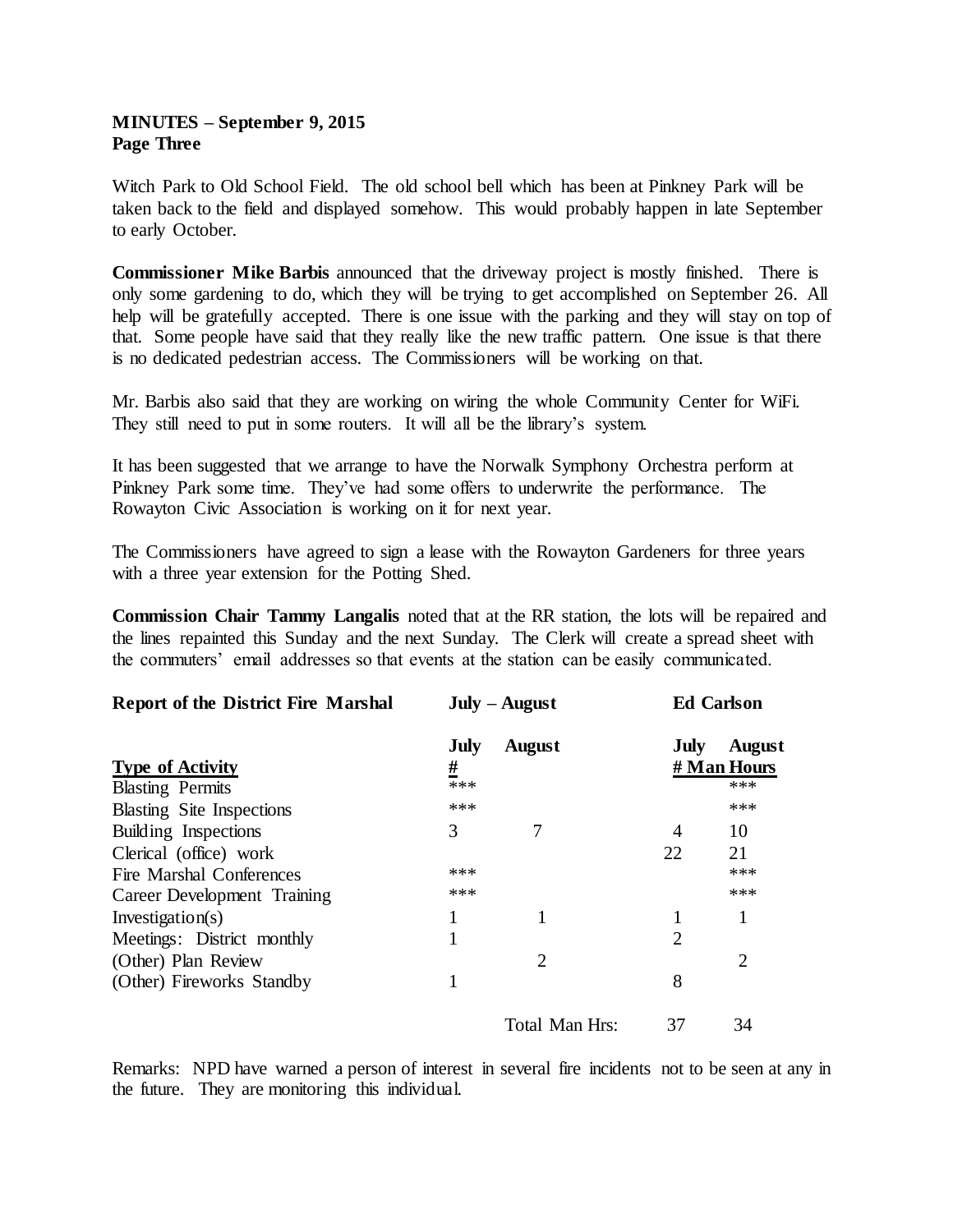**MINUTES – September 9, 2015 Page Four**

#### **Report of District Property Manager September Ed Carlson**

#### **Community Center:**

- 1. Hazardous waste drums were removed by CTR.
- 2. The new driveway exit is completed and the parking lot striped.
- 3. The ice house and paddle hut doors have been repaired.
- 4. The dogwoods and other young trees have been watered when necessary; it was a very dry August.
- 5. The remaining phone lines from the old office location are: two lines for fire alarm, the basement and main floor phones (both blocked long distance), the old main office line for DSL.

### **Bayley Beach:**

- 1. The playground inspection was completed by the District insurance company. Minor corrections are needed to be done to the equipment.
- 2. Rip Rap and the concrete slab are scheduled to be completed by the end of September.
- 3. The bathroom window and the gate guard shack windows which were broken by vandals have been repaired.

#### **Pinkney Park:**

- 1. Repairs to the trim on the Marine Building will be done soon.
- 2. The alanthus trees were removed along the shoreline to improve the view of the river.
- 3. Two apple trees were removed.

# **R. R. Parking Lot:**

1. F&D will be sealing cracks in the pavement and striping parking lines soon.

Joe Jensen said that the speed signs that have been put up in several places around town have been working beautifully to slow down traffic. Commissioner Igneri stated that he thought one of them should be positioned on Wilson Avenue just before Covewood to slow down the habitual speeding that is observed there. Joe also said that he had found the south door to the Underground was left open on at least one occasion. It is thought that when F&G were here they were using that door and didn't lock up. We need to alert the RPTA to the need to lock up after themselves. Joe also said that a section of fence near the bathrooms and near Roton Point at Bayley Beach needs to be checked as people are entering both properties under it. Tammy thanked Joe for his patrols this summer.

#### **Report of the District Clerk September 9, 2015 Andrea Woodworth**

- 1. I finally got the District calendars back after some IT help from Will Huse.
- 2. There have been many events scheduled, all without incident, at Bayley Beach.
- 3. There seem to be many new residents to Rowayton as I have issued a lot of new Bayley